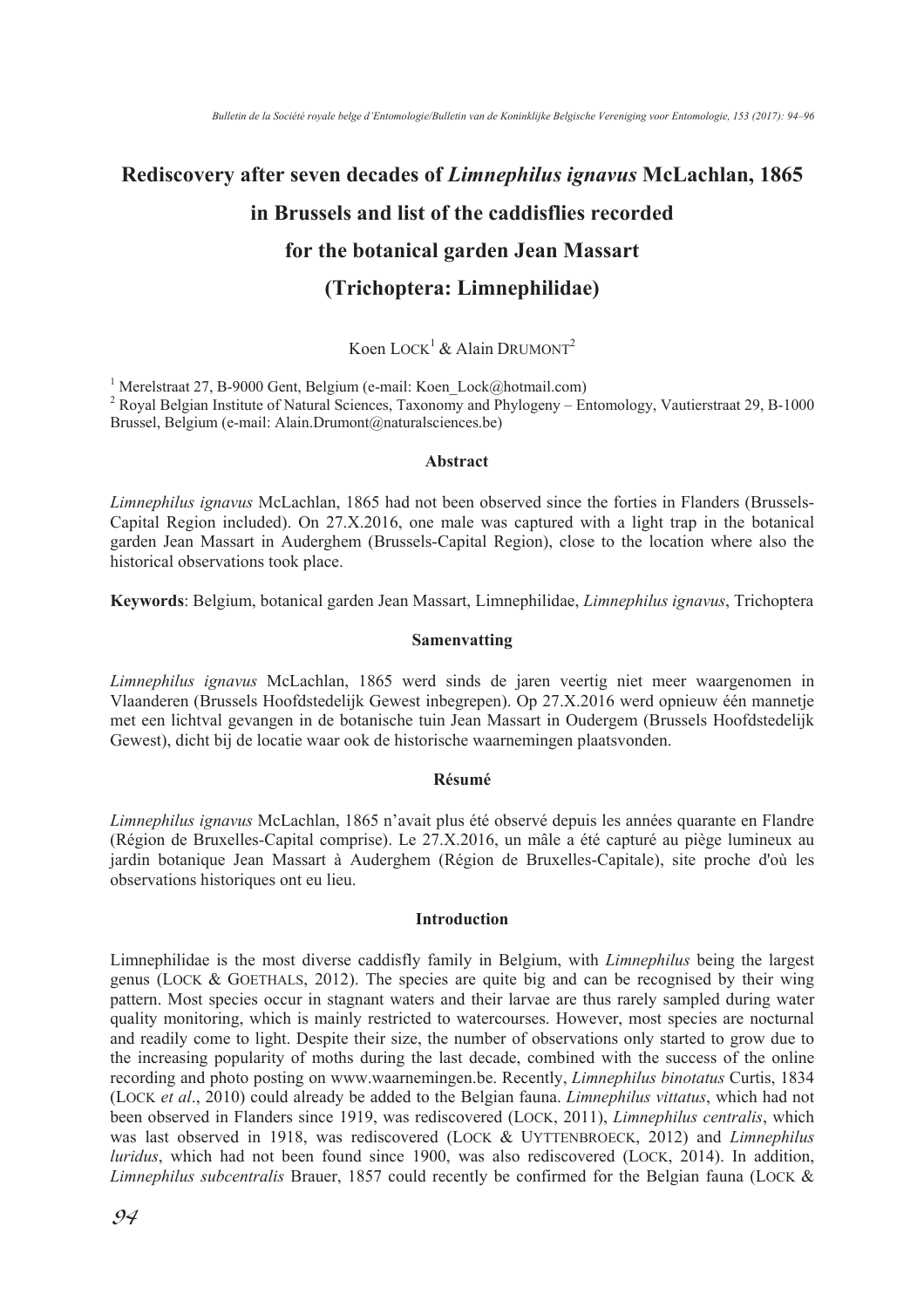WULLAERT, 2016). Here, also a recent observation of *Limnephilus ignavus* is reported, a species that had not been found in Flanders (including the Brussels-Capital Region) since the forties.

# **Material and methods**

On 27.X.2016, *Limnephilus ignavus* was sampled with an automatic light trap set up in the botanical garden Jean Massart (Brussels-Capital Region, UTM: 31UFS0130, 70 m a.s.l.). This 5 ha large botanical garden is located near the 'Rouge Cloître' location, on the border of the Sonian Forest in the municipality of Auderghem. The garden, which is a Natura 2000 site, was created in 1922 to represent a number of biotopes in Belgium and it globally remained as such since its creation. The *Limnephilus ignavus* male specimen was sampled during the 'Objective 1000' network project. This project is aiming to make an inventory of the insect fauna of the botanical garden and to record at least 1000 insect and spider species on the site. Material was identified using MALICKY (1983). The collected specimen of *L. ignavus* has been deposited to the collection of the Royal Belgian Institute of Natural Sciences (RBINS, I.G.: 33177).

## **Results**

One male of *Limnephilus ignavus* McLachlan, 1865 (Fig. 1) was sampled with a light trap in the botanical garden Jean Massart on 27.X.2016. According to ROBERT & WICHARD (1994), larvae of *L. ignavus* can be found in shallow, muddy pools fed by a source, possibly because the species is restricted to habitats with permanent cold water. Adults can be found from June till October, however, the species probably holds a summer diapause.

15 other caddisfly species were recently observed in the botanical garden Jean Massart (partly during the Objective 1000 project): *Beraea maurus* (Curtis, 1834) (Beraeidae), *Agraylea multipunctata* Curtis, 1834, *Agraylea sexmaculata* Curtis, 1834



Fig. 1. *Limnephilus ignavus* McLachlan, 1865 (Photograph: Koen Lock).

(Hydroptilidae), *Leptocerus tineiformis* Curtis, 1834*, Mystacides longicornis* (Linnaeus, 1758), *Oecetis ochracea* (Curtis, 1825) (Leptoceridae), *Glyphotaelius pellucidus* (Retzius, 1783), *Limnephilus auricula* Curtis, 1834, *Limnephilus flavicornis* (Fabricius, 1787), *Limnephilus lunatus*  Curtis, 1834, *Limnephilus rhombicus* (Linnaeus, 1758), *Stenophylax permistus* McLachlan, 1895 (Limnephilidae), *Phryganea bipunctata* Retzius, 1783, *Phryganea grandis* Linnaeus, 1758 (Phryganeidae) and *Tinodes waeneri* (Linnaeus, 1758) (Psychomyiidae). Historical records from the forties are also present for *Hydropsyche angustipennis* (Curtis, 1824) (Hydropsychidae), which is a species from running water, while the recently observed species are all from stagnant waters, with the exception of *B. maurus*, which occurs in percolating water.

## **Discussion**

*Limnephilus ignavus* was already observed along the borders of the ponds near Rouge-Cloître in Auderghem by A. de Bormans in the nineteenth century, from 23 August until 1 October (DE SELYS-LONGCHAMPS, 1888). On 23.X.1941, A. Collart collected one female near Rouge Cloître and G. Marlier collected another female in X.1944. The species has never been observed in the rest of Flanders. However, in Wallonia, the species is more widespread, but still rare. Observations have been done in Bosfâgne, Moha (Province of Liège), Lamorteau, Mirwart, Toernich (Province of Luxembourg), Gedinne and Sart-Saint-Laurent (Province of Namur). In the Netherlands, the species is restricted to the Province of Limburg (HIGLER, 2008).

Of the 10 species that are still considered as regionally extinct in Flanders (including the Brussels-Capital Region), four belong to the genus *Limnephilus*: *Limnephilus bipunctatus* Curtis, 1834 (last